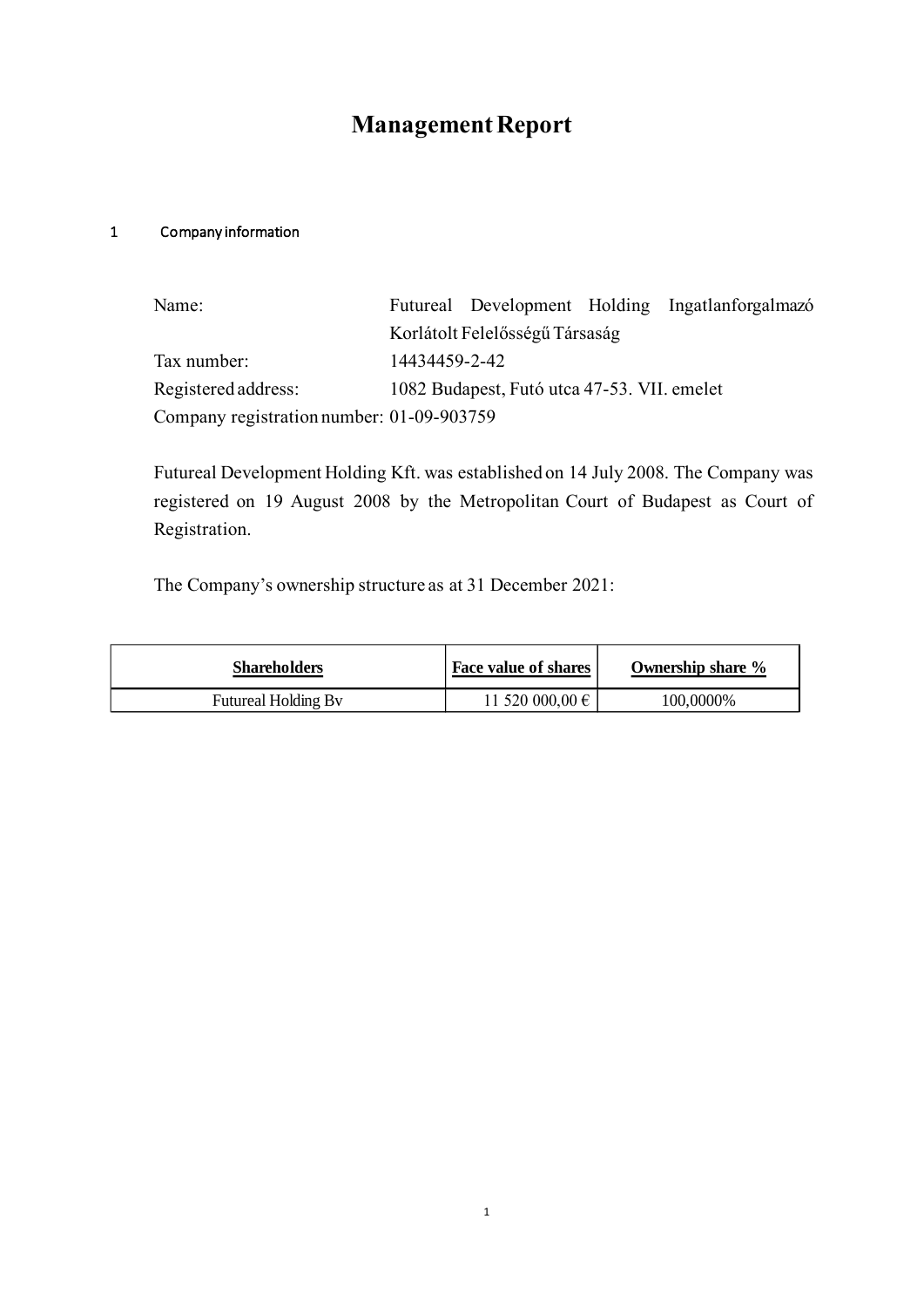#### 2 Business Environment

#### Budapest – Office Market

Investment market:

According to CBRE, the office sector remains the backbone of investment activity in Hungary. In 2021, the sector broke new records both in terms of absolute volume invested (EUR 966 million) and its share of the total annual volume (82%). A number of notable core sales drove the volume, including those of the Evosoft and Ericson HQs, Szervita Square Building, Budapart Gate, Váci Greens D and F, as well as the portfolio including Infopart B, C, D and I.

Office market supply:

After repeated quarterly downward revisions of the annual new office supply forecast throughout the year, the actual completion volume managed to fall short even the most conservative expectations, as CBRE says.

Office market demand:

According to BRF, total demand reached 112,280 sqm in Q4 2021, representing a 38% increase quarter-on-quarter, and a 30% increase year-on-year. Lease renewals stood for the largest share of total leasing activity with 48%, followed by new leases in the existing stock with 30%, pre-leases in new developments with 13%, while expansions of existing premises reached 9% of the total demand. The strongest occupational activity was recorded along the Váci Corridor, attracting 33% of the total demand. The South Buda submarket reached second place with 22%, followed by the Central Buda (13%) and Central Pest (11%) submarkets not far apart from each other. North Buda also registered a double-digit share with 10% of the total demand.

Budapest – Retail Market

Shopping centre performance improved remarkably toward year-end according to the CBRE Shopping Centre Index- giving hope that pandemic-caused restrictions might damage retail sales to a diminishing extent.

According to KSH, Hungarian retail sales has increased by 3,5% in 2021 compared to the previous year.

Despite the sustained improvement of shopping centre retailer performance from Q2 on, overall turnover increased only by 5.5% compared to previous year, while footfal decreased by -1.7%. According to CBRE, this is due to the simple fact that there were still heavy restrictions in the first months of 2021 due to growing Covid numbers, while the same months in 2020 were still not affected by the pandemic.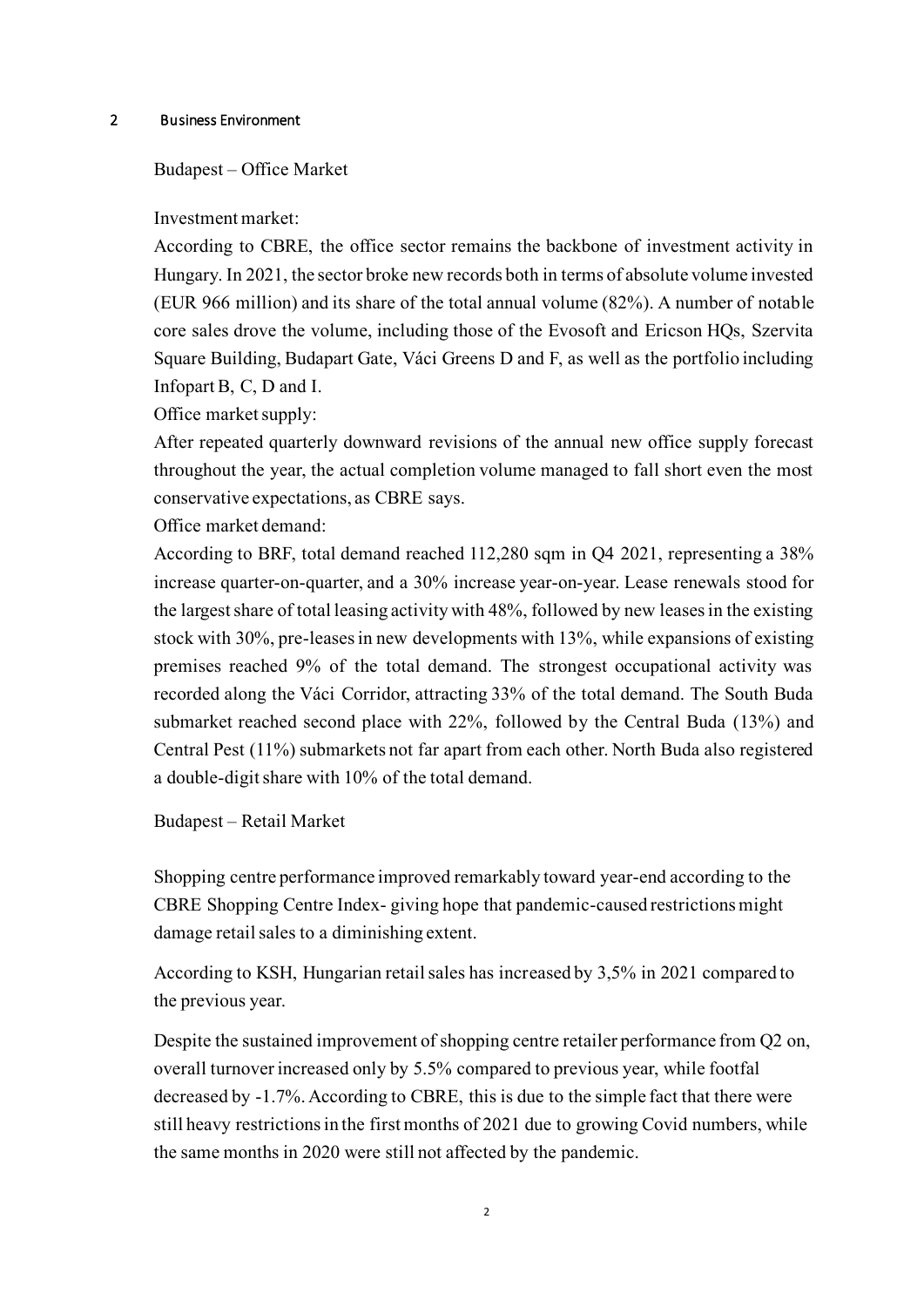#### 3 Purpose and strategy

## *Integrated, full-service operation, best-in-class team, efficiencies of scale*

Futureal Group, and as part thereof, the Issuer, is one of the leading commercial real estate developers, specializing on large-scale, mixed-use urban regeneration projects with a strong and well-known brand, active in the class A office, dominant shopping and high street retail segments, while recently establishing its activities in value-add office projects and large-scale logistics developments. Geographically, Futureal Group is focused on Hungary, while first steps of international diversification have been taken in Warsaw, Poland and Glasgow, UK. The corporate culture of Futureal Group focuses on operational excellence to continuously improve all aspects of the commercial real estate development and urban regeneration processes from land acquisition, project planning, procurement, leasing, sales and marketing to benefiting from scale. Co-operation with Cordia Group, wherever it is relevant from a project design and customer value perspective helps exploit mutual synergies and increase efficiency of scale.

## *Cycle-conscious, diversified, value investor's approach to acquisitions*

Futureal Group, and as part thereof, the Issuer, has been focusing on step-by step, organic expansion, and diversification by investing and developing in different market segments (office, retail, logistics), accompanied with carefully selected opportunistic and value-add acquisitions and cycle-conscious exits executed with a value-investor's approach.

Futureal Group's medium-term targets include building-up a high-quality rental income generating portfolio of core commercial real estate assets. Futureal Group plans to maintain an agile investment and exit strategy with a focus of managing cyclicality, market risks and recycling capital. Acquisitions are based on strict underwriting standards and deep due diligence.

#### *Strong financing partners*

Futureal Investment Group, has a long-term partnership with the leading local banks in Hungary and Poland (e.g. OTP Bank, Erste Bank, Unicredit Bank, K&H/KBC Bank, Raiffeisen Bank, etc.).

#### 4 Major developments of the reported period

As of January 1, 2021, the registered capital of the Issuer has been converted into EUR at the rate of 1 EUR=358,01 HUF. As a result of the purchase and conversion the sole quotaholder of the Issuer, Futureal Holding B.V. (the Guarantor) currently holds 100% of the quotas in the Issuer with a registered capital of EUR 11,520,000.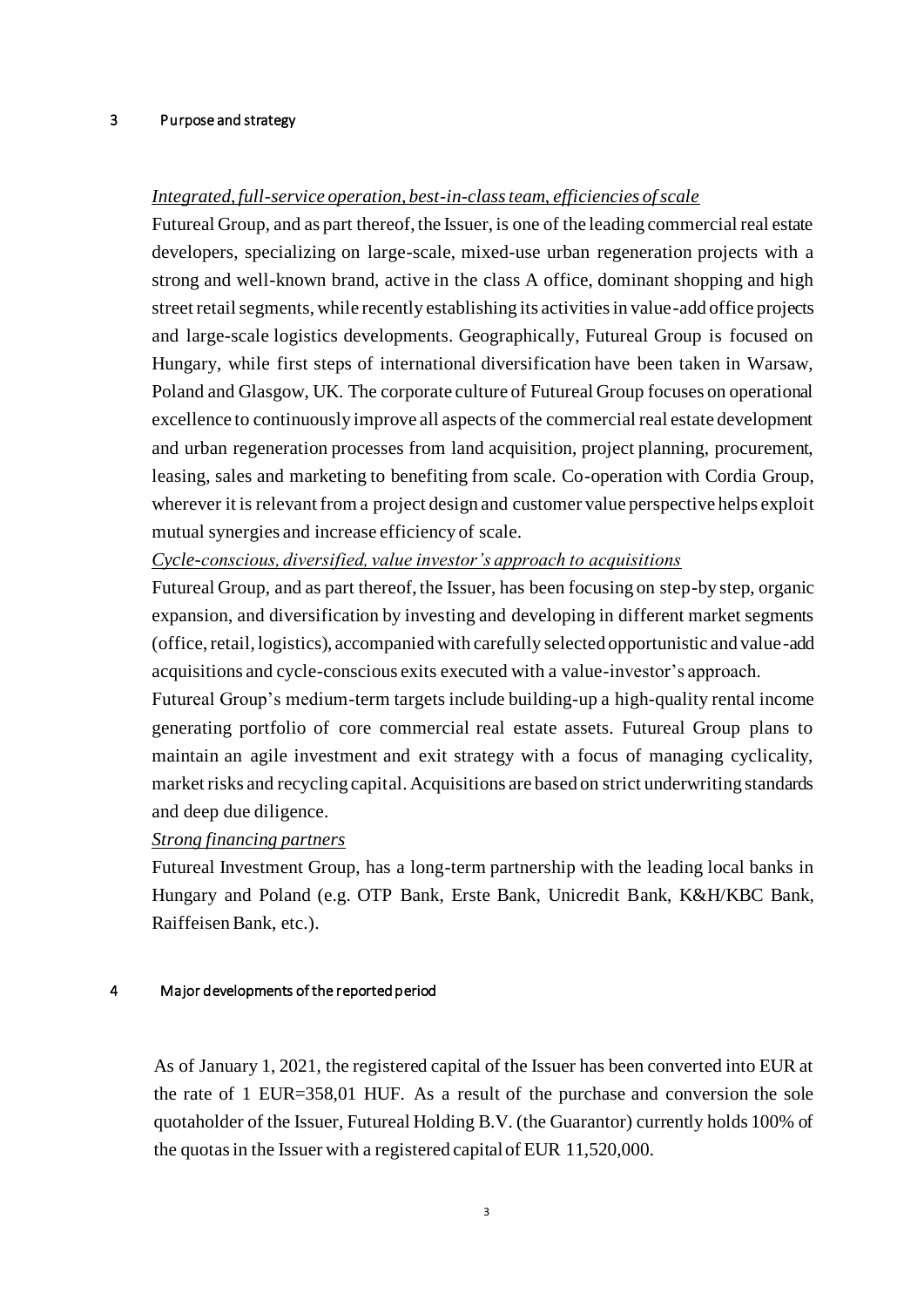The Issuer has carried out a successful bond issue on 19 March 2021. The financial settlement date was March 23, 2021, the maturity is on March 23, 2031. The offered volume was HUF 55 billion at face value which attracted HUF 57.75 billion in bids. The amount of funds raised was HUF 57.32 billion.

The second bond issue was on November 12 2021. The financial settlement date was November 16, 2021, the maturity is on November 16, 2036. The offered volume was HUF 33,7 billion at face value which attracted HUF 38,85 billion in bids. The amount of funds raised was HUF 32,15 billion.

In 2021 there was another bond issue on December 09. The financial settlement date was November 13, 2021, the maturity is on November 16, 2036. The offered volume was HUF 24,25 billion at face value which attracted HUF 24,25 billion in bids. The amount of funds raised was HUF 21,55 billion.

The National Bank of Hungary (MNB) launched its corporate bond program (NKP) in July 2019, under which it is buying bonds issued by Hungarian corporations with a rating of at least B+ for up to HUF 300 billion. Scope Ratings assigned ratings to several participating companies and added Futureal Development Holding Kft. to this list in February. Scope Ratings assigned a first-time issuer rating of BB to Futureal, with a Stable Outlook. Senior unsecured debt is rated BB, which is two notches higher than the minimum requirement set by the MNB.

The bond issuance was used partly for financing the parent company Futureal Holding BV with a loan amount of EUR 114 745 789.23.

#### 5 Results

| <b>Description (Data in EUR)</b> | 01.01.2021-31.12.2021 |
|----------------------------------|-----------------------|
| Net Sales revenues               | 343                   |
| Other income                     | 832                   |
| Material Expenses                | 551,400               |
| Depreciation                     | 721                   |
| Other Expenses                   | 21,066                |
| <b>Operating Loss</b>            | -572,012              |
| Financial Income                 | 22,206,868            |
| <b>Financial Expenses</b>        | 15,662,297            |
| <b>Profit Before Tax</b>         | 5,972,559             |
| Corporate Income Tax             | $-33,306$             |
| <b>Profit After Tax</b>          | 5,939,253             |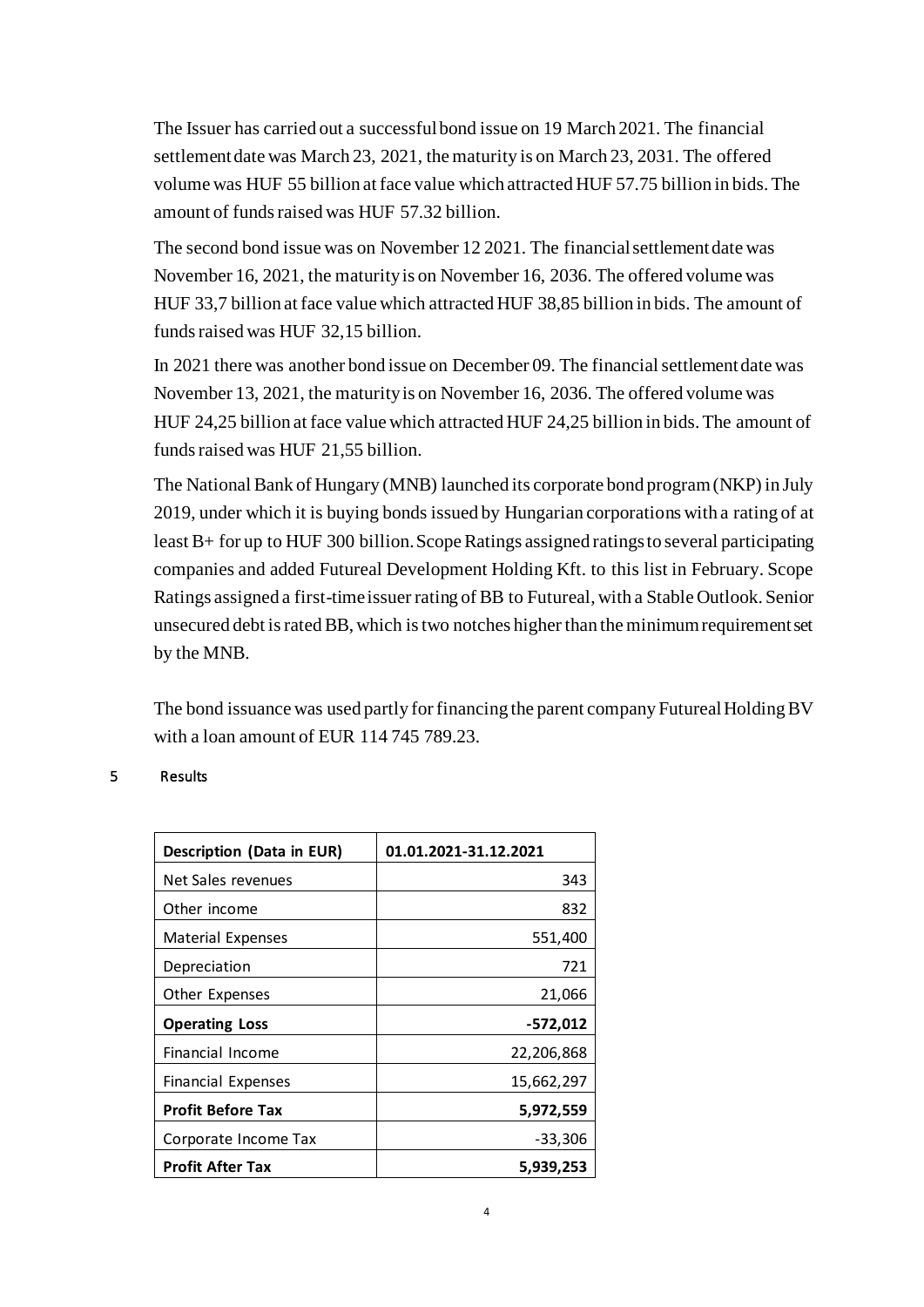The financial income consists of two main items one is the dividend received from Finext Nyrt. in an amount of EUR 15,696,360 and the other is interest income in an amount of EUR 2,729,944 and the remaining amount derived mainly from exchange gains.

The financial expenses includes an impairment of the investment in Finext Nyrt. EUR 10,095,557 and the remaining mainly coming from exchange losses.

## **Review of the fulfilments of the covenants:**

(i) Rating of the Bonds

Based on the latest valuation made on 3 December 2021 the rating of Futureal Development Holding is BB with a Stable Outlook.

(ii) The Issuer Bond Debt to Equity Undertaking

**Bond Debt to Equity Undertaking** = (Total Net Issuer Bonds and Other Borrowings)/ (Consolidated Equity), where

**Total Net Issuer Bonds and Other Borrowings:** Total Issuer Bonds and Other Borrowings, reduced by the Cash and Cash Equivalents,

## **Total Issuer Bonds and Other Borrowings:**

(a) the total amount of bonds issued by any of the Issuing Entities that are outstanding to third parties (not being part of Futureal Group) that are not subordinated to the Bonds, plus

(b) any other third party loans and borrowings of the Issuing Entities that are outstanding to third parties (being not part of Futureal Group) that are not subordinated to the Bonds,

#### **Issuing Entities:**

- (i) the Issuer,
- (ii) the Guarantor and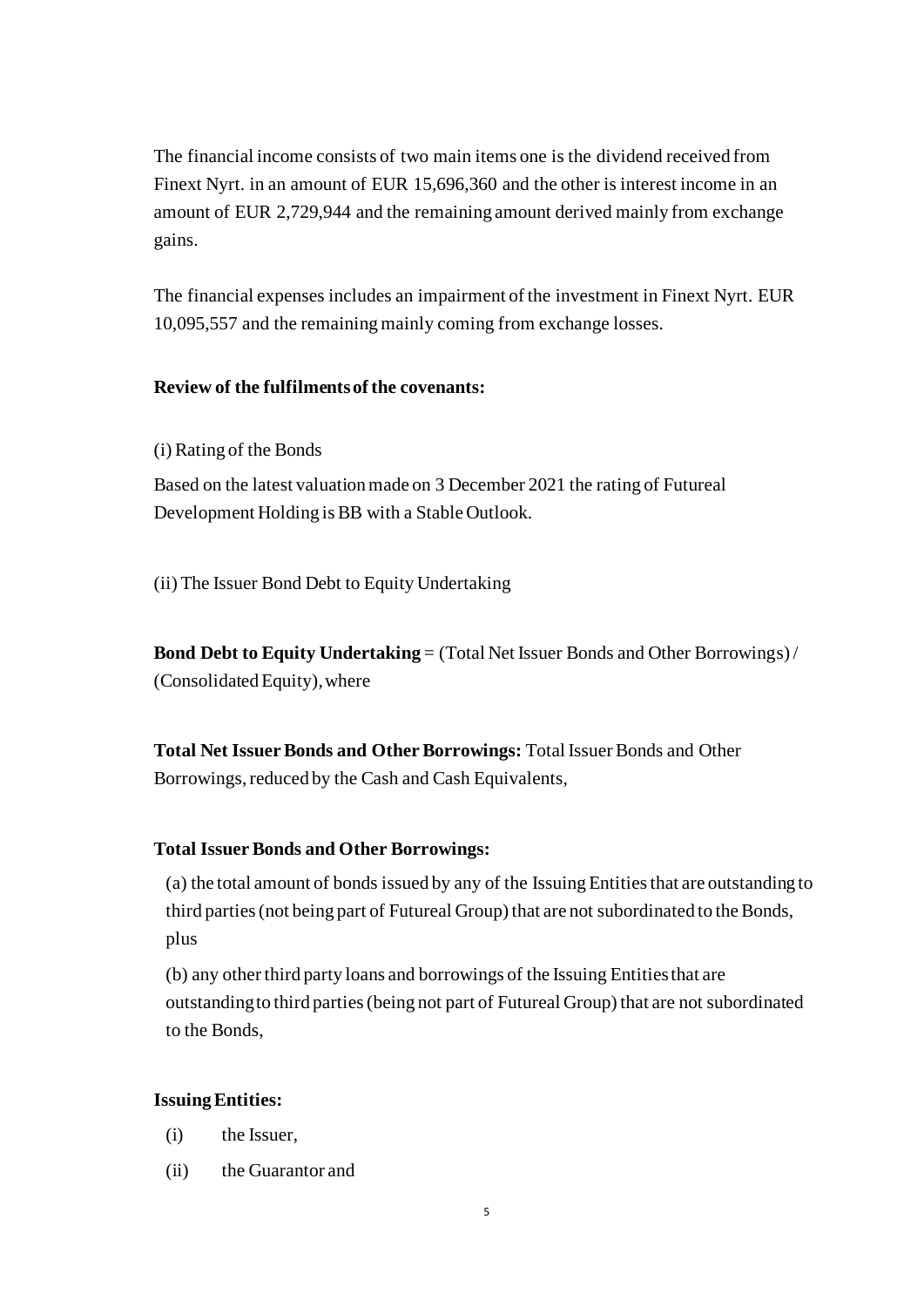(iii) any other legal entity within the Futureal Group that issues bond(s) that are guaranteed (by way of a guarantee, suretyship or other liability arrangement) by the Guarantor or the Issuer, during the term of such guarantee,

**Consolidated Equity:** the total equity indicated in the consolidated balance sheet of the Guarantor, and

**Cash and Cash Equivalents:**theCash and Cash Equivalents as indicated in the consolidated balance sheet of the Guarantor based on the latest audited financial statements (for the avoidance of doubt, not including restricted cash).

| Consolidated Equity                                | 378, 179, 181 |
|----------------------------------------------------|---------------|
| <b>Total Issuer Bonds and Other Borrowings</b>     |               |
| Cash and Cash Equivalents                          | 56,963,336    |
| <b>Total Net Issuer Bonds and Other Borrowings</b> | $-56,963,336$ |
| <b>Bond Debt to Equity Undertaking</b>             | $-()$ . $ $   |

As at 31 December 2021 the Bond related Issuer Undertakings were fulfilled.